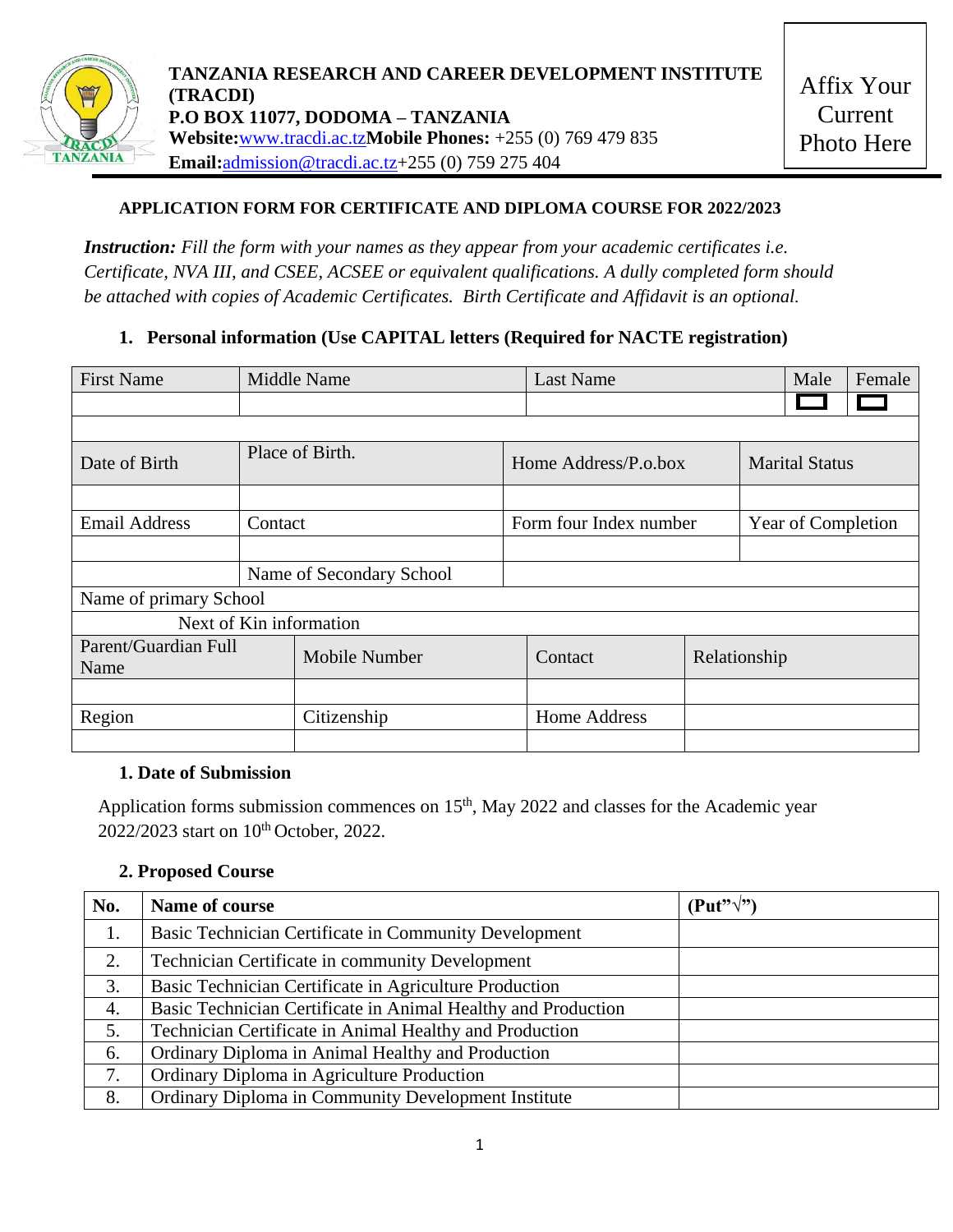## **3. Advanced Certificate of Secondary Education Examination (ACSEE) (***Tick if you have attended)*

| Name of School                                                                                               |  |                                   |  |  |  |  |
|--------------------------------------------------------------------------------------------------------------|--|-----------------------------------|--|--|--|--|
| Index number                                                                                                 |  | <b>Year Completed</b><br>Division |  |  |  |  |
| <b>4. Equivalent level attained at an Institute (E.g. Certificate, NVA etc.) (Tick if you have attended)</b> |  |                                   |  |  |  |  |
| Name of Institute                                                                                            |  |                                   |  |  |  |  |
| Student Reg. Number                                                                                          |  | Grade/Class attained              |  |  |  |  |

# **5. Entry Qualifications**

| <b>COURSE</b>                                                                     | <b>QUALIFICATION</b>                                                                                                                                                                                                                                                                                                                                                                                                                                                                                                                                       |  |  |  |
|-----------------------------------------------------------------------------------|------------------------------------------------------------------------------------------------------------------------------------------------------------------------------------------------------------------------------------------------------------------------------------------------------------------------------------------------------------------------------------------------------------------------------------------------------------------------------------------------------------------------------------------------------------|--|--|--|
| <b>Basic Certificate in</b><br><b>Community Development</b>                       | Students applying for certificate course in Community Development should have at least<br>$\bullet$<br>FOUR (4) passes in any subjects except Bible and Islamic Knowledge                                                                                                                                                                                                                                                                                                                                                                                  |  |  |  |
| <b>Basic Technician</b><br><b>Certificate in Agriculture</b><br><b>Production</b> | Applicant must have at least TWO passes of grade "D" or above in Physics, Biology,<br>$\bullet$<br>Geography, Mathematics, Chemistry, Nutrition, Engineering Science and Agriculture<br>and TWO passes in other subjects of grade "D" or above in the Ordinary Certificate<br>of Secondary Education. English will be an added advantage<br>Applicant has successfully been awarded National Vocational Award (NVA) Level 3<br>$\bullet$<br>status in the Agricultural Field from VETA Training Institutes.                                                |  |  |  |
| Basic Technician Certificate in<br>Animal Health                                  | Holders of Certificate of Secondary Education Examination (CSEE) with four (4) passes<br>$\bullet$<br>in non-religious subjects including two (2) "D" Passes in Biology, Chemistry,<br>Physics/Engineering Sciences, Basic Mathematics, Agriculture Science and Geography;<br>OR Possession of National Vocation Award (NVA) Level III or Trade Test Grade I in<br>Animal Health and Possession of Certificate of Secondary Education Examination<br>(CSEE).                                                                                               |  |  |  |
| Ordinary Diploma in<br><b>Community Development</b>                               | Holder of Certificate of two years from any recognized institution<br>$\bullet$<br>Holders of Advanced Certificate of Secondary Education Examination (ACSEE) with at<br>least one (1) subsidiaries "S" pass and one principal pass in relevant subjects as per<br>course specifications                                                                                                                                                                                                                                                                   |  |  |  |
| Ordinary Diploma in Animal<br><b>Health and Production</b>                        | Holders of Certificate of Secondary Education Examination (CSEE) with four (4) passes<br>$\bullet$<br>in non-religious subjects including two (2) Passes in Biology, Chemistry,<br>Physics/Engineering Sciences, Basic Mathematics, Agriculture Science and Geography;<br>AND Holder of Technician Certificate (NTA Level 5) in Animal Production<br>Holders of Advanced Certificate of Secondary Education Examination (ACSEE) with at<br>least one (1) subsidiaries "S" pass and one principal pass in relevant subjects as per<br>course specifications |  |  |  |
| Ordinary Diploma in<br><b>Agriculture Production</b>                              | Students applying for Diploma course in Agriculture Production should be the holders<br>$\bullet$<br>of Advanced Certificate of Secondary Education Examination (ACSEE) with one<br>(1) principle pass and one (1) subsidiary pass in Biology, Chemistry, Physics,<br>Advanced Mathematics, Agriculture Science and Geography. Or holder of<br>certificate of General Agriculture or Agriculture Production                                                                                                                                                |  |  |  |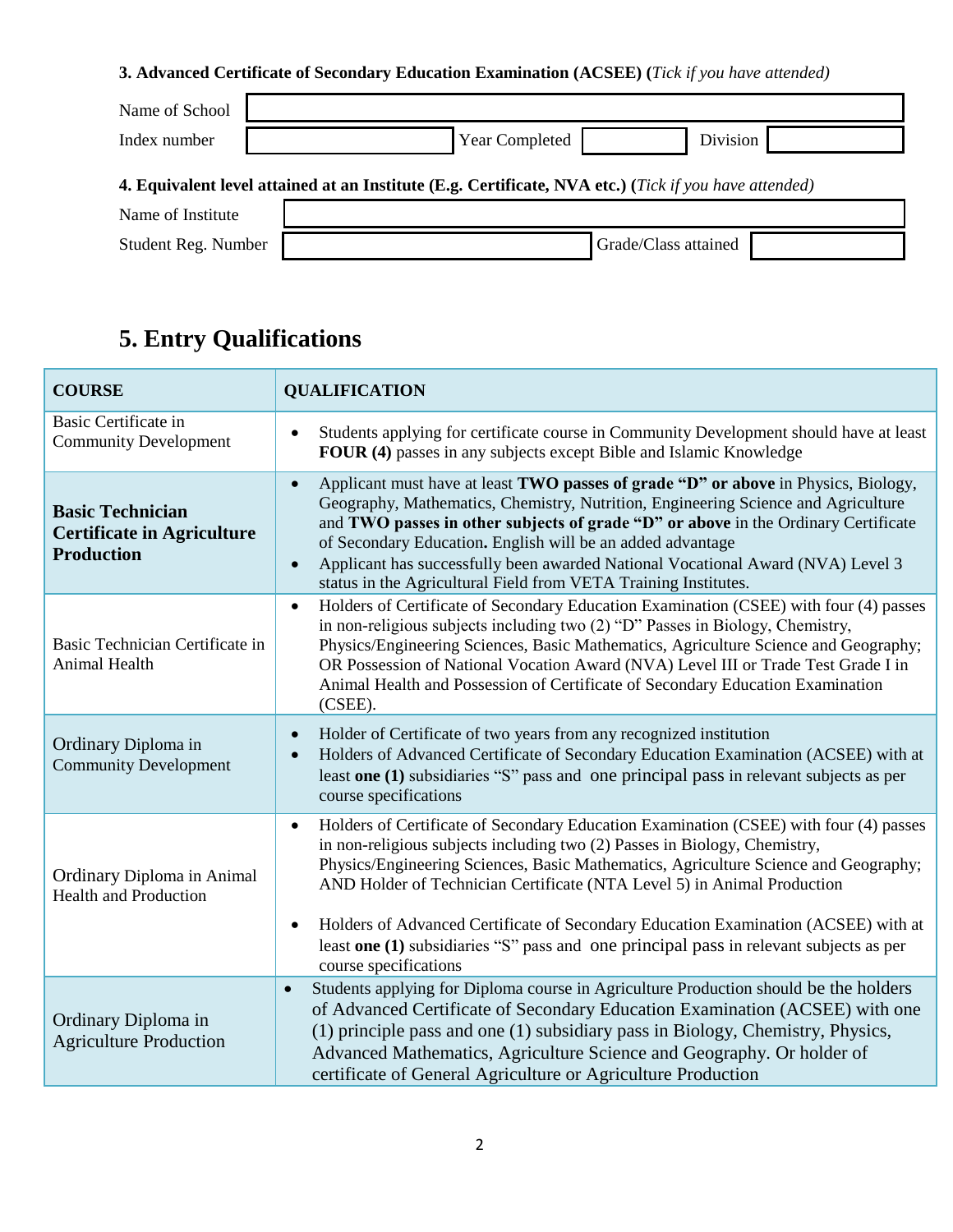## **Item Community Development** Agriculture production **Animal Healthy and production Certificate Diploma Certificate Diploma Certificate Diploma** Tuition Fee 980,000 | 980,000 980,000 980,000 980,000 980,000 Library Fee 30,000 30,000 30,000 30,000 30,000 30,000 Student Identity Card  $\begin{array}{|c|c|c|c|c|c|c|c|c|} \hline 5,000 & 5,000 & 5,000 & 5,000 \hline \end{array}$  5,000 5,000 Examination Fee 15,000 15,000 15,000 15,000 15,000 15,000 15,000 NACTE Admission Fee  $\begin{array}{|l}\n 20,000 \\
20,000\n \end{array}$  20,000 20,000 20,000 20,000 20,000

**6. TRACDI Fee for 2022/2023**

*Note: Accommodation is free for all students.*

NACTE Quality Assurance

Fee

Strictly no Cash payment is allowed to anybody, TRACDI will not be responsible for such Cash payment for whatever the reason you will tell. Pay in respective banks only

Application Fee 10,000 10,000 10,000 10,000 10,000 10,000 10,000 Registration Fee 5,000 5,000 5,000 5,000 5,000 5,000

Student Organization Fee  $\begin{array}{|c|c|c|c|c|c|} \hline 5,000 & 5,000 & 5,000 & 5,000 \hline \end{array}$ Practical Fee 100,000 100,000 100,000 100,000 100,000 100,000 100,000 100,000 100,000 100,000 100,000 100,000 1 Emergence Medical Fee 25,000 25,000 25,000 25,000 25,000 25,000 25,000 **Total 1,110,000 1,110,000 1,210,000 1,210,000 1,210,000 1,210,000**

15,000 | 15,000 | 15,000 | 15,000 | 15,000

**7. TERMS OF PAYMENTS:** All payments indicated above in (part 7) should be made through

- **CRDB bank TRACDI Account No.0150221739000**
- **NMB bank TRACDI Account No.52010009005**
- **TPB bank TRACDI Account No.223207000001**
- **Student Organization Fee should be made through CRDB bank TRACDISO Account No. 0152219156100**

After all the procedures of application, the applicant is required to make payments of Tsh20, 000/= as NACTE Registration fee this payment should be made through mentioned Bank account in part 7, the pay in slip should be accompanied with this Application form (Baada ya zoezi la